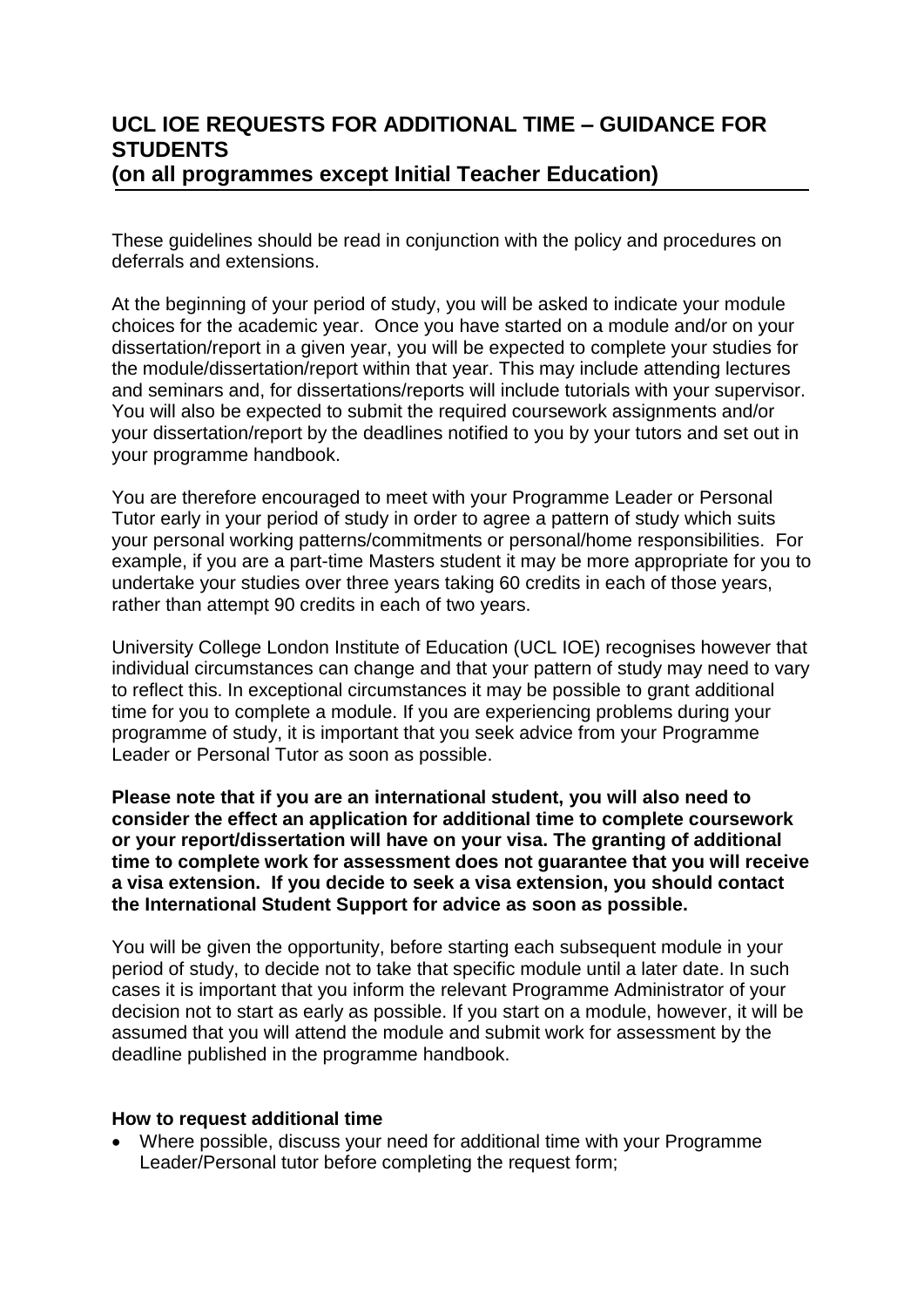- Complete the request form which is available from the Programme Administrator;
- Provide all the appropriate evidence for your application, e.g. a medical certificate if your reason for applying for additional time is because of ill health (see below for further examples);
- Be realistic about the additional time you need to complete your assignment/report/dissertation;
- Submit the completed form with the evidence as early as possible but **no later than two weeks** before the original submission deadline;
- Return the completed form and evidence to the Programme Administrator who will forward it to the Programme Leader for initial consideration;
- Note that there is no quarantee that your request for additional time will be granted. Each application will be judged on its individual merits. If your request is not approved you will be expected to submit your coursework for assessment by the original deadline specified. Failure to do so will result in a fail in the module assessment;
- Note that applications submitted less than two weeks before the submission deadline will only be considered in highly exceptional circumstances.

## **The process for considering an application for additional time**

- Requests for up to two weeks' additional time can be authorised by the Programme Leader;
- Requests for two to four weeks' additional time must be authorised by the appropriate Head of Academic Department/Dean of Doctoral School;
- Requests for more than four weeks' additional time must be authorised by the Pro-Director: Teaching, Quality and Learning Innovation;
- Notification of whether or not your application for additional time has been approved will be conveyed to you in writing by the Programme Administrator normally no later than one week before the original submission deadline.

**Please note that you will be advised not to commence a new module if you are already having difficulty meeting assignment deadlines or have been granted additional time and appear unlikely to be able to meet new deadlines set. This is to ensure you complete your work and to avoid requests for additional time for more than one module.**

### **Dissertations and Reports**

It is recognised that, particularly if you are a full-time student, what constitutes the start point for dissertations/reports is less clear cut than that for a taught module. You may have indicated your intention to commence work on the dissertation/report at the start of the year but, for a number of reasons, you may be unable to do so. It has therefore been agreed that the start date for a dissertation/report will be triggered when a dissertation supervisor has been identified and your commitment to undertaking the dissertation/report that year has been confirmed, as follows:

- Full-time students must confirm by the end of the first term that they will be undertaking their dissertation/report in the same academic year.
- Part-time students must confirm by the end of the first term of their second year of study (or their third year of study if it is a three year programme) that they will be undertaking their dissertation/report in the same academic year.